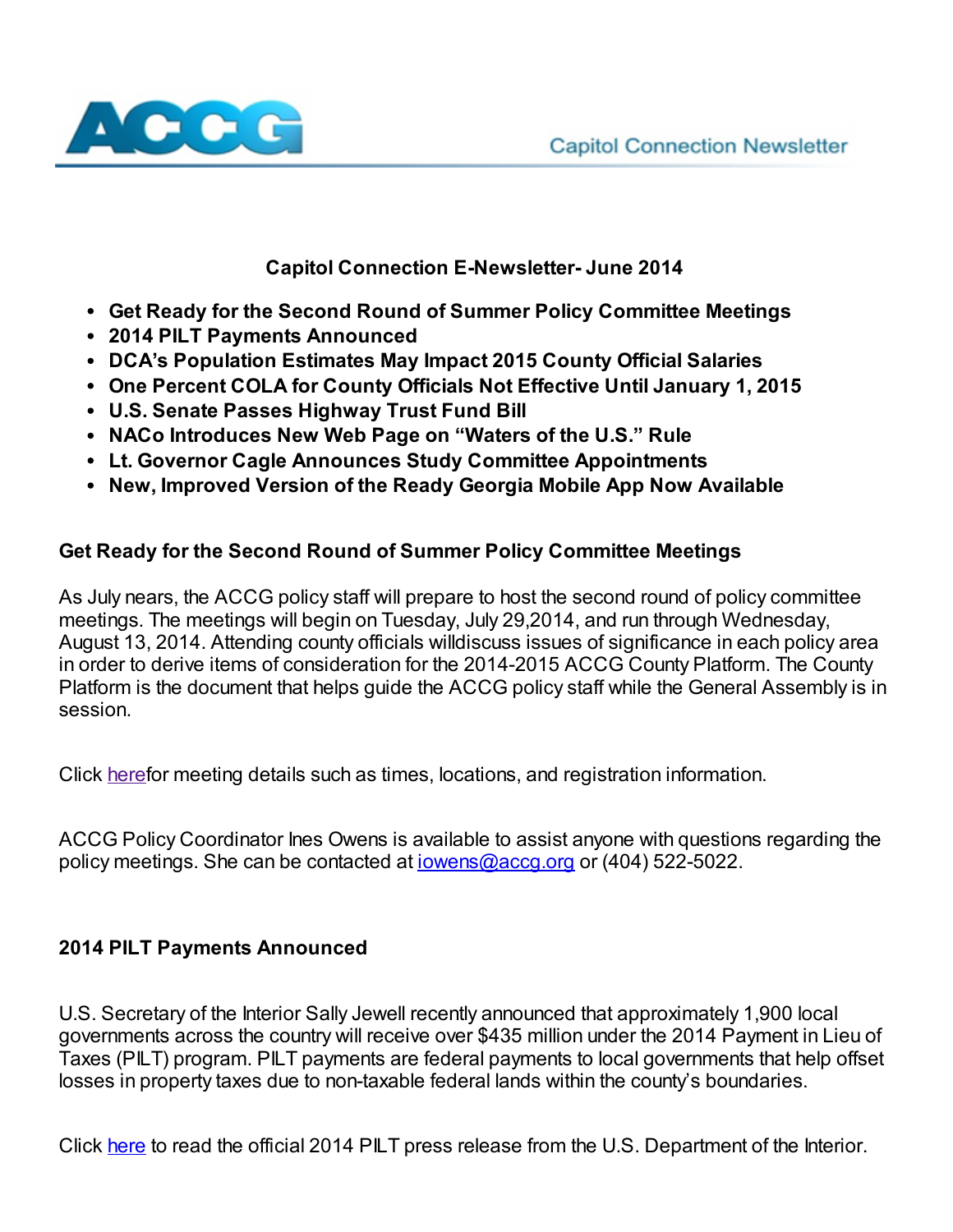Click [here](http://www.doi.gov/pilt/county-payments.cfm?term=county&state_code=GA&fiscal_yr=2014&as_sfid=AAAAAAWJrPn4ZNjFsg3yvV05HCWOQm%2FW14cpCCx7hLWUQJHneAT%2FL0cap3BQJEjpGS0DWtFvfS1o52inln44%2FImGOmmA2dJO60QXJeqq%2FA%2F9Hrw%2Bqw%3D%3D&as_fid=3KyGwy7ILtAsCxUHdXQP) to view a breakdown of the 2014 PILT payments by state and county.

You may contact ACCG Associate Legislative Director Shaun Adams if you have any questions. He can be reached at (404) 522-5022 or [sadams@accg.org.](mailto:sadams@accg.org)

### DCA's Population Estimates May Impact 2015 County Official Salaries

On May 28, 2014, the Georgia Department of Community Affairs released new [population](http://www.dca.state.ga.us/development/Research/documents/LIST-Web-E-AllGovernmentsByTypew_POP_001.pdf) figures for Georgia counties. When calculating 2015 county official salaries, please use the higher of the 2010 [population](http://www.accg.org/library/2010%20Census-Georgia.pdf) or the May 28, 2014, estimated [population.](http://www.dca.state.ga.us/development/Research/documents/LIST-Web-E-AllGovernmentsByTypew_POP_001.pdf) ACCG is developing a 2015 salary guide to be released later this year. In the meantime, when calculating 2015 salaries for budget purposes, please use the ["Computing](http://www.accg.org/library/salary_guide.pdf) County Official Salaries for 2014" and remember to include the one percent cost of living adjustment to be effective on January 1, 2015.

Please contact ACCG Associate General Counsel Kelly Pridgen if you have any questions. She can be contacted at [kpridgen@accg.org](mailto:kpridgen@accg.org) or (404) 522-5022.

## One Percent COLA for Counties Officials Not Effective Until January 1, 2015

The one percent cost of living adjustment (COLA) for county officials approved by the General Assembly does not go into effect until January 1, 2015. Some county officers have requested that the county provide the increase on July 1, 2014 (which is when the increase goes into effect for state officials). While county commissioners are authorized to give the county officials additional money in July, this will not count as the one percent COLA required to be given on January 1, 2015. If a one percent increase is given before January 1, 2015, it becomes a "local supplement", not the 2015 COLA. This local supplement would have to be paid to the county officers for the remainder of their term plus the county would be required to provide an additional one percent for the COLA on January 1, 2015.

#### U.S. Senate Appropriations Committee Passes Highway Trust Fund Bill

On June 5, 2014, the U.S. Senate Appropriations Committee passed the FY2015 Transportation, Housing, and Urban Development Bill. This bill provides \$54.4 billion in discretionary budget authority for fiscal year 2015. It provides funding for programs that build the nation's transportation networks and build its communities. Included in this are highways, transit funding, and air transportation in addition to others.

Click [here](http://www.naco.org/legislation/WW/Lists/Posts/Post.aspx?List=7b3c6e0a-dc7d-47e9-a7d7-e3c49b794533&ID=829&Source=%2Flegislation%2FWW%2Fdefault.aspx&Web=5cfea8e1-88b1-4483-824c-7583a8c42009) to view further details of the bill.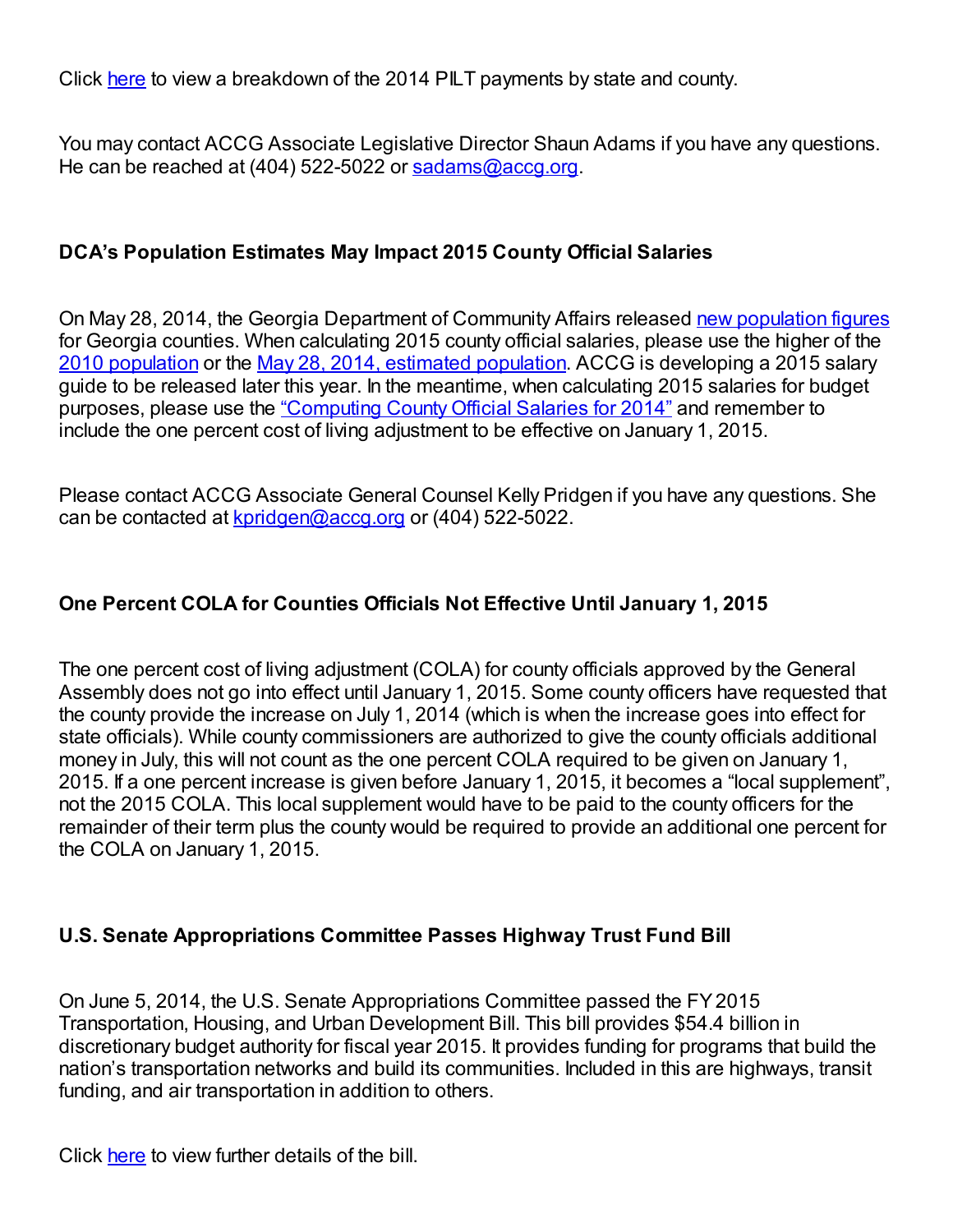Please contact ACCG Associate Legislative Director Shaun Adams at [sadams@accg.org](mailto:sadams@accg.org) or (404) 522-5022 if you have any questions.

#### NACo Introduces New Web Page on "Water of the U.S." Rule

The U.S. Environmental Protection Agency and the U.S. Army Corps of Engineers jointly released a new proposed rule, Definition of Waters of the U.S. Under the Clean Water Act, in April that would amend the definition of "Waters of the U.S." and expand the range of waters that fall under federal jurisdiction. Counties could feel a major impact as more waters become federally protected and subject to new rules or standards.

Please visit the National [Association](http://www.naco.org/legislation/Pages/WOUS.aspx) of Counties' website to learn more on how this could impact your county.

# Lt. Governor Cagle Announces Study Committee Appointments

Lt. Governor Casey Cagle announced Senate study committee appointments on Thursday, June 19. Please access the link below to view the list appointments on issues of significance to counties.

Lt. Gov. Cagle Senate Study Committee [Appointments](http://www.accg.org/library/2014_06_20_Cagle%20Study%20Committee%20Appointments.pdf)

#### New, Improved Version of the Ready Georgia Mobile App Now Available

The Georgia Emergency Management Agency recently released a new and improved version of its Ready Georgia mobile app. The updated version of the app includes information on shelters, alternative transportation routes, and other emergency-related information. The recent update is a result of recommendations made by Governor Deal's task force that followed the ice and snow storms this past winter.

Click [here](http://www.ready.ga.gov/) for more information.